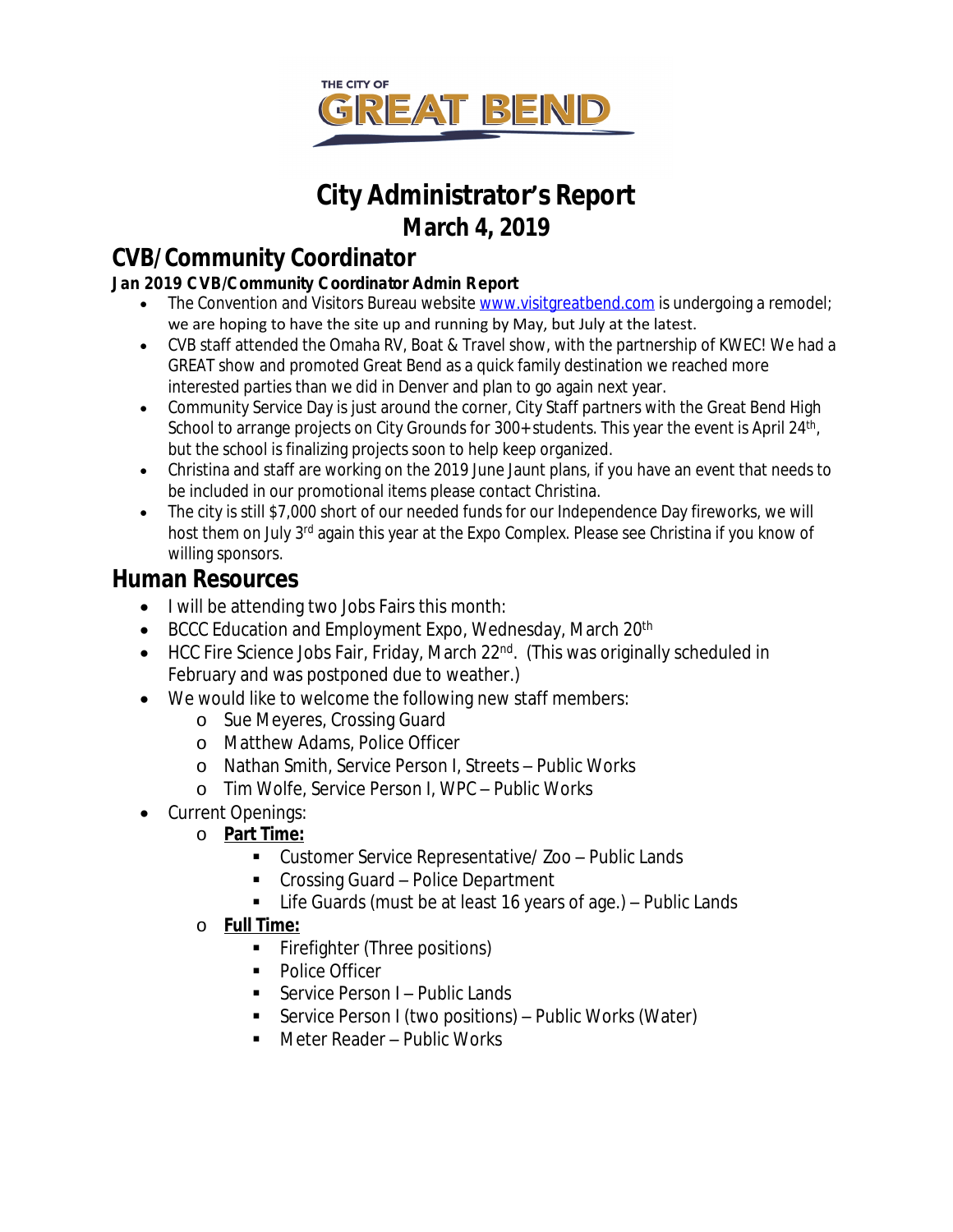

## **Network Administrator**

- Ordered servers and backup storage from Nex-tech and migration and configuration will be in 2 weeks
- Hammeke Electric installed fiber for Fire Department so server could be moved over to City Hall
- Working on server room at City Hall placing new electrical outlets, ethernet ports and air conditioning unit
- Upgraded laptop and Point of Sale software for Zoo
- Replacing computer at Airport for Martin
- Replacing computer at Public works for James Giles
- Changed After hours water works forwarding to on-call
- Worked with Scott Harper to get after hours message for Police Department changed
- Working to get hot line working correctly for Public works currently forwarding to Julie at City Hall
- Continuing to work on intranet solution for the city
- Continuing Phishing email tests for Security Awareness Training for the city
- Learning and researching AWS cloud solutions

## **Public Lands**

- Repairs and improvements to the Christmas decorations are ongoing.
- Ashley Burdick attended an Amphibian Management School.
- Remodeling of two offices at the Fire Dept. were completed.
- Remodeling to the IT office has started.
- New caging for the parrot house was built.
- Mulching of the newly transplanted trees was performed.
- Continuing maintenance and repairs to the equipment/facilities.
- Performed snow removal at the airport, and city facilities.

### **Public Works**

#### **Property Maintenance Enforcement:**

- 68 Complaints this month with 18 being citizen reported
	- a. 43 complaints for trash/refuse
	- b. 23 complaints for motor vehicles
	- c. 0 complaints for overgrown vegetation
	- d. 2 complaint for illegal dumping
	- e. 0 complaints were investigated and no violation found
	- f. 0 complaint for minimum standards
	- g. 0 complaint for graffiti
	- h. 0 investigated with no violation found
- 8 Abatement notices sent out
- 0 Abatements performed
- 26 Cases closed per citizen compliance
- 1 Motor vehicles were brought into compliance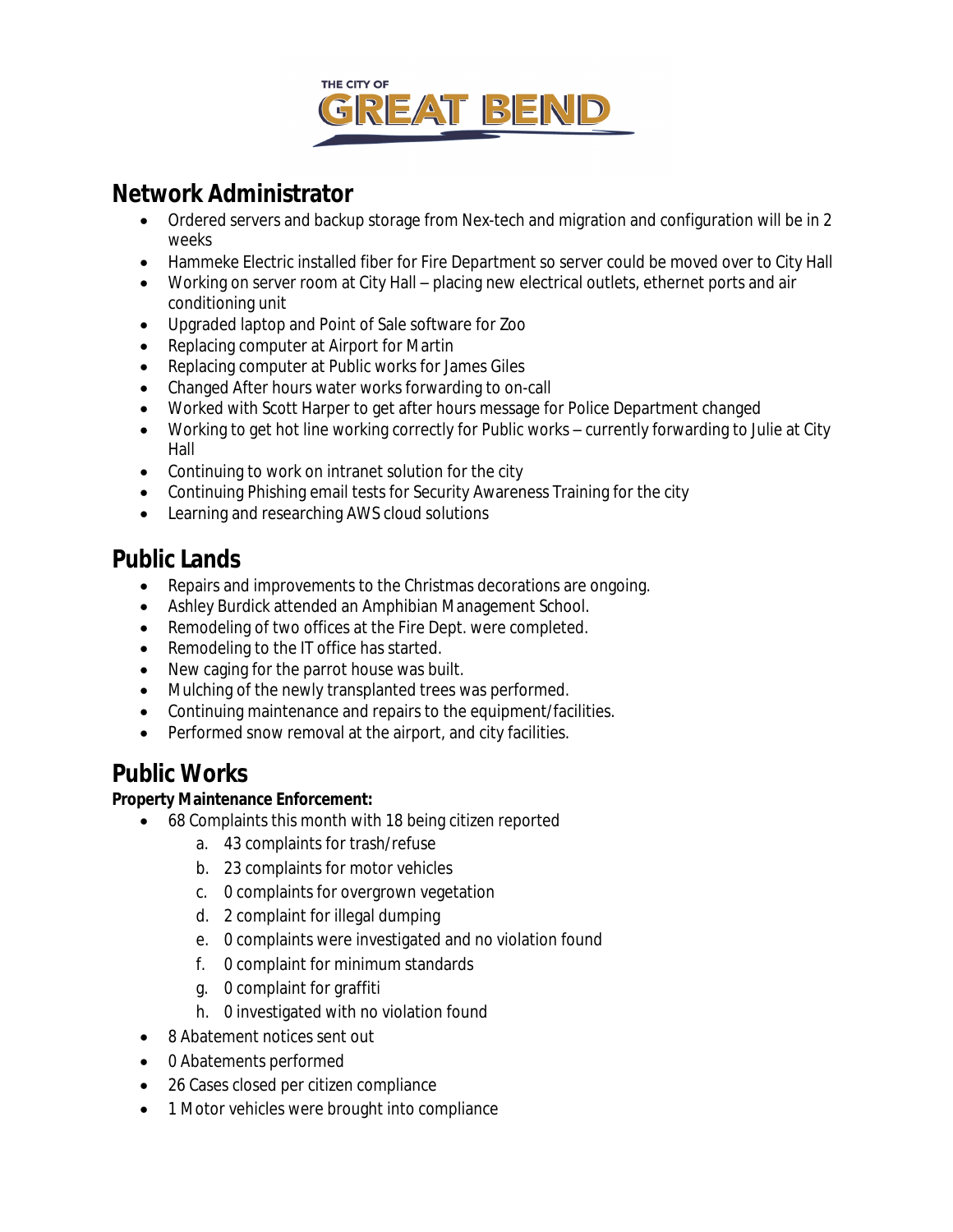

#### **Street Department**

- 1. 48 bags of cold patch equal to 2400 pounds of material used to patch pot holes.
- 2. Performed Snow/Ice removal throughout the city in compliance with the policy during three (3) events. This required 12 tons of salt and sand.
- 3. Performed unclassified excavation and general cleanup of structures along the levee.
- 4. Three (3) employees attended Traffic Control Supervisor course through ATTSA and received their certification.
- 5. Repaired sections of fencing that surrounds the city property located on the north side of SE 10 Rd. The public works will make improvements to the property as time and budget is available and utilize the property as a staging area for levee repairs in the future.
- 6. Swept various streets throughout the entire city.
- 7. Repaired or replaced signs and posts damaged by weather or vehicular traffic at various locations throughout the city.

#### **Utilities**

Wastewater Yearly Progress

|           |                          | 2019 Actual    | <b>2019 Goal</b> | % Completed |
|-----------|--------------------------|----------------|------------------|-------------|
|           | Clean storm lines        | O              | 25,000           | 0%          |
|           | Clean sanitary lines     | 19,413 100,000 |                  | 19%         |
|           | Manholes rehabilitated   | 0              | 10               | 0%          |
| $\bullet$ | Water yearly Progress    |                |                  |             |
|           |                          | 2019 Actual    | 2019 Goal        | % Completed |
|           | Change out fire hydrants |                | 5                | 20%         |

- Projects completed
	- WATER WELLS
		- i. Rehabilitation of water well #2 has begun.
- WATER DISTRUBUTION
	- turn valves for APAC
	- Fixed eight (8) water leaks
	- Submitted the Annual Water Use report
	- Completed the repair utilizing APAC Construction to the hydrants on 24<sup>th</sup> and Washington and 24<sup>th</sup> and Adams.
- SANITARY SEWERS
	- Cleaned 6,553 feet of sanitary sewer lines
- WASTEWATER PLANT
	- Monthly report to KDHE
	- Annual Under Ground Storage Tank Report to KDHE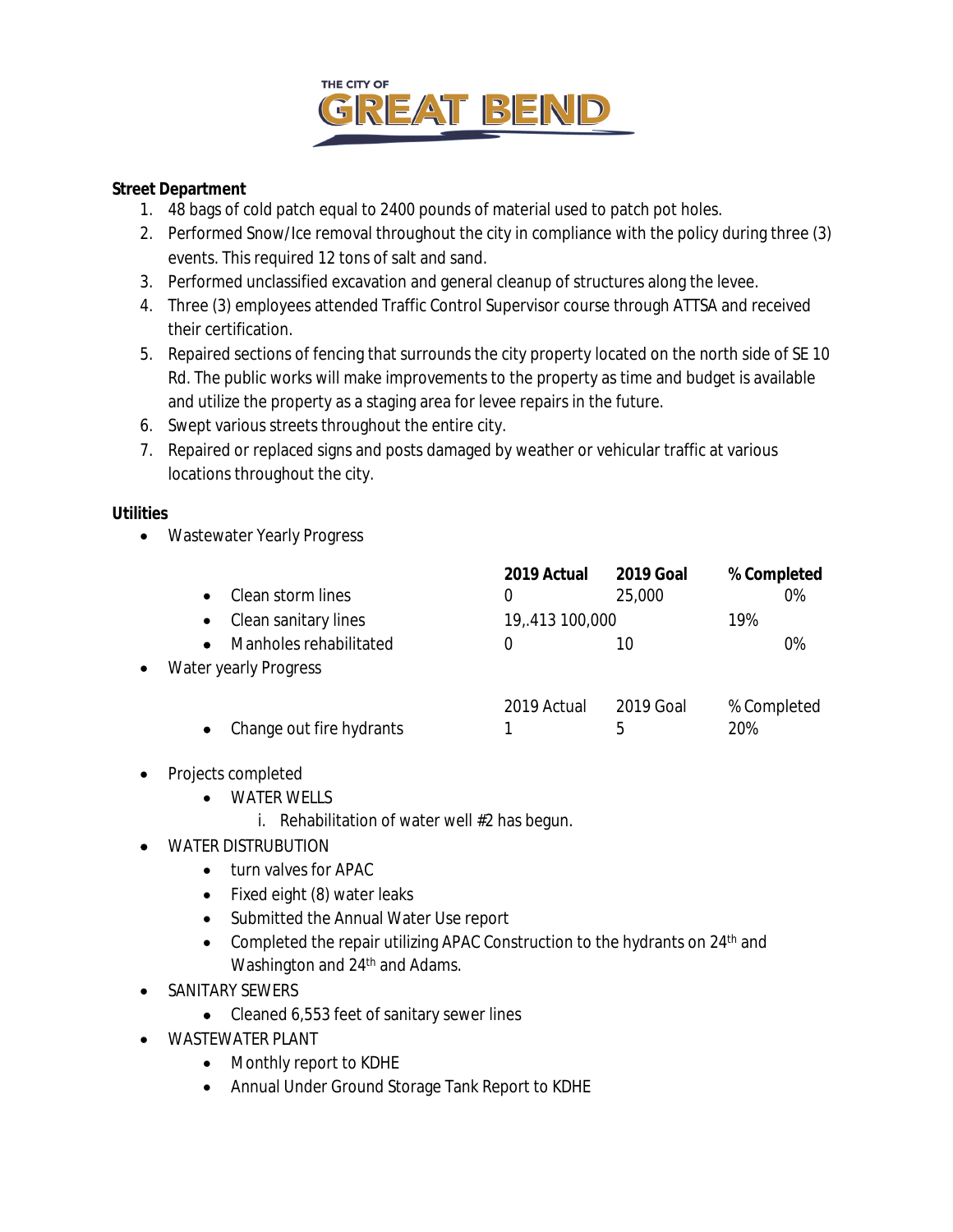

- Annual renewal of KDHE special waste permit to the landfill
- Annual Biosolids report to EPA
- PRETREATMENT
	- No reportable work performed
- Locates
	- $97$
- March projects
	- EPA pretreatment annual report
- Training
	- One (1) employee attended Back Flow/Cross Connection Prevention training and became certified at a class located in McPherson, KS.
	- Twelve (12) employees attended Water & Wastewater Test Preparation training at the Public Works Facility Conference Room.

## **Engineering**

- Issued & inspected driveway permit for 1108 Morton Street with Construction Resolve
- Issued permits to Nex-tech to install fiber optic cable to various locations throughout the city.
- Issued permit to Brentwood Builders to allow for a street cut to repair sewer line.
- Attended meeting with Redbarn regarding outflow concerns.
- Began work on TEAP program application for the  $10<sup>th</sup>$  and McKinley intersection.
- Waterline Improvements
	- o Change Order #5 for City Council Approval on March 4, 2019.
- FY 2019 Resurfacing Program US-56 (10<sup>th</sup>) from Hickory to 1300' west of Kiowa
	- o Quantities and exhibit provided for City use in bidding of additional ADA, storm sewer, as well as curb and gutter removal and replacement.
	- o PEC to finalize plans on roadway resurfacing project and submit to KDOT for approval.
- 10<sup>th</sup> and Grant Intersection
	- o Tentative project start date March 18, 2019.
	- o City has requested Billy Welden remain as inspector on the waterline replacement project if there is schedule overlap.
	- o Traffic engineering response to 10<sup>th</sup> and McKinley signal timing on February 22, 2019.
- Crest Theatre HVAC Improvements
	- **o** Currently advertised for bids.
	- **o** Pre-bid meeting at City Hall 10AM March 1, 2019.
	- **o** Bid opening at City Hall 10AM March 15, 2019.
	- **o** Tax credit application review ongoing by PEC and architect.
- Street Assessment and GIS Mapping
	- o Base mapping setup.
	- o Training with City staff on street evaluations with data collection ongoing250 blocks of city streets have been inspected for the ArcGIS system.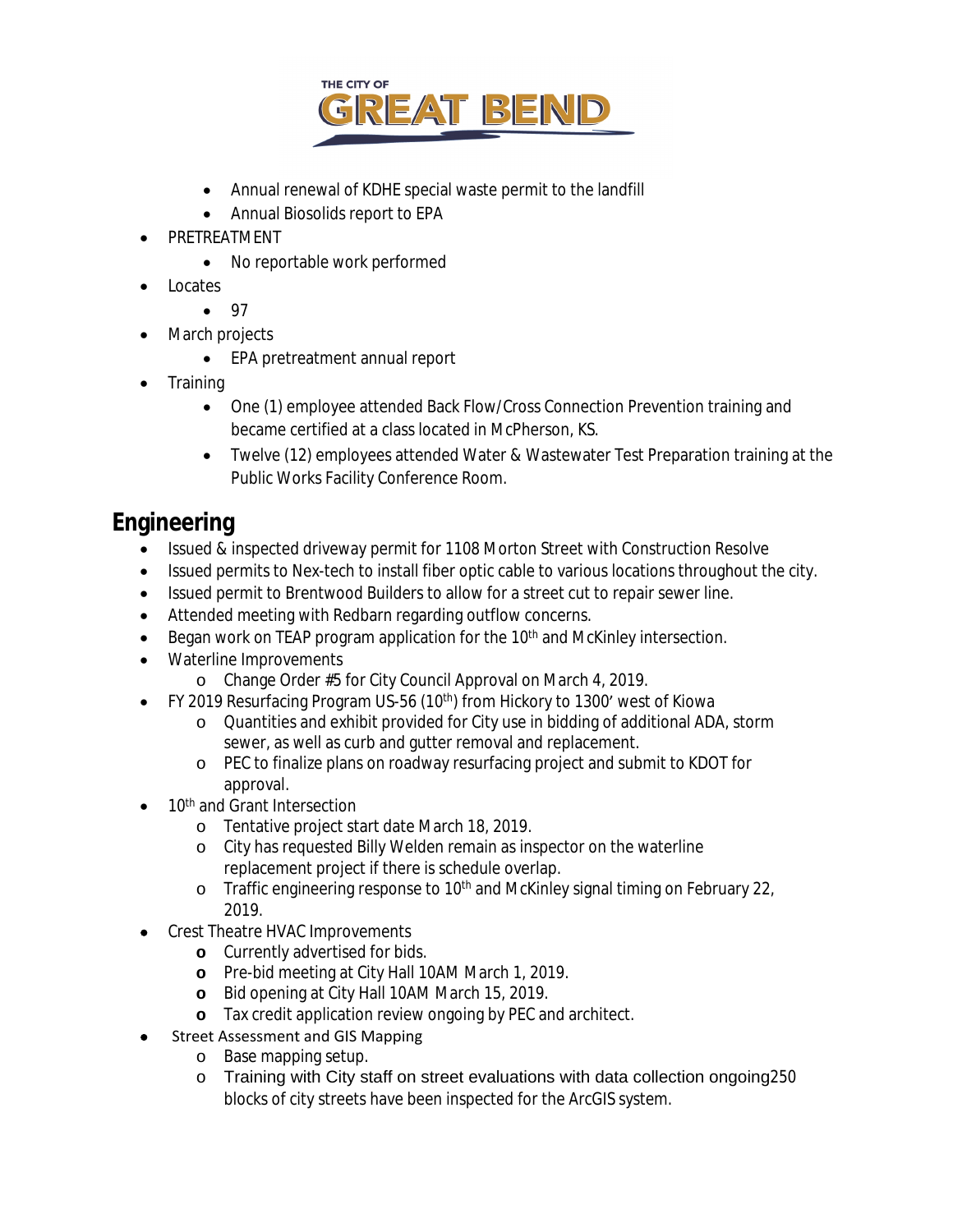

# **Fire/EMS/Inspection/Code Enforcement**

Fire/EMS/Inspection/Code Enforcement

- Chief McCormick attended a Public Manager Training Course in Kansas City.
- Chief McCormick attended the annual Kansas International Association of Arson Investigators conference.
- Half of fire personnel participated in a PALS (Pediatric Advanced Life Support) class. The remaining staff will complete this class next month.
- Chief McCormick attended the monthly Certified Public Manager class with other department heads.
- Chief Perkins attended the District 2 Fire Chief's meeting.
- Chief Robison attended the FORCE Work Group.
- Mark Orth helped with America's Promise that was held at Station 2.
- Code Enforcement Officer worked with the State Boiler Inspector to complete the annual inspections of the boilers in City buildings.
- Chief McCormick attended the Local Emergency Planning Commission. This workshop was attended by representatives from FEMA and several emergency agencies in Barton County.
- Chief McCormick, Chief Robison, Chief Perkins, Chief Stettinger, Inspector Schneider and Inspector Orth attended a meeting/luncheon put on by Kansas Pipeline Awareness.
- Chief McCormick and Inspector Orth attended the Farm and Ranch Show kickoff meeting.
- Half of fire personnel participated in a Pre Hospital Trauma Life Support class. The remaining staff will complete the class next month.
- Fire Inspections Activity for February

|                                      | 2018 | 2019 |  |
|--------------------------------------|------|------|--|
| <b>Commercial Building Inspected</b> | 36   |      |  |
| Daycare / Schools                    |      |      |  |
| <b>Fire Extinguisher Demos</b>       | n/a  |      |  |
| <b>Violations Found</b>              | 39   |      |  |
|                                      |      |      |  |

Department Activity for February

|                               | 2018          | 2019          |
|-------------------------------|---------------|---------------|
| <b>Fire Incidents</b>         | 17            | 19            |
| <b>EMS Incidents</b>          | 163           | 161           |
| <b>Total PT Contacts</b>      | 182           | 169           |
| <b>Carbon Monoxide Calls</b>  |               |               |
| <b>Average Response Time</b>  | 4 mins 5 secs | 4 mins 9 secs |
| <b>Average Turnout Time</b>   | 46 secs       | 39 secs       |
| <b>Overlapping Calls</b>      | 15.56%        | 23.33%        |
| <b>Year to Date Incidents</b> | 357           | 366           |

Building Inspection

|            | Februarv 2018 |          |            | February 2019 |                 |          |            |            |
|------------|---------------|----------|------------|---------------|-----------------|----------|------------|------------|
|            | Buildina      | Plumbina | Electrical | Mechanical    | <b>Building</b> | Plumbina | Electrical | Mechanical |
| Commercial |               |          |            |               |                 |          |            |            |